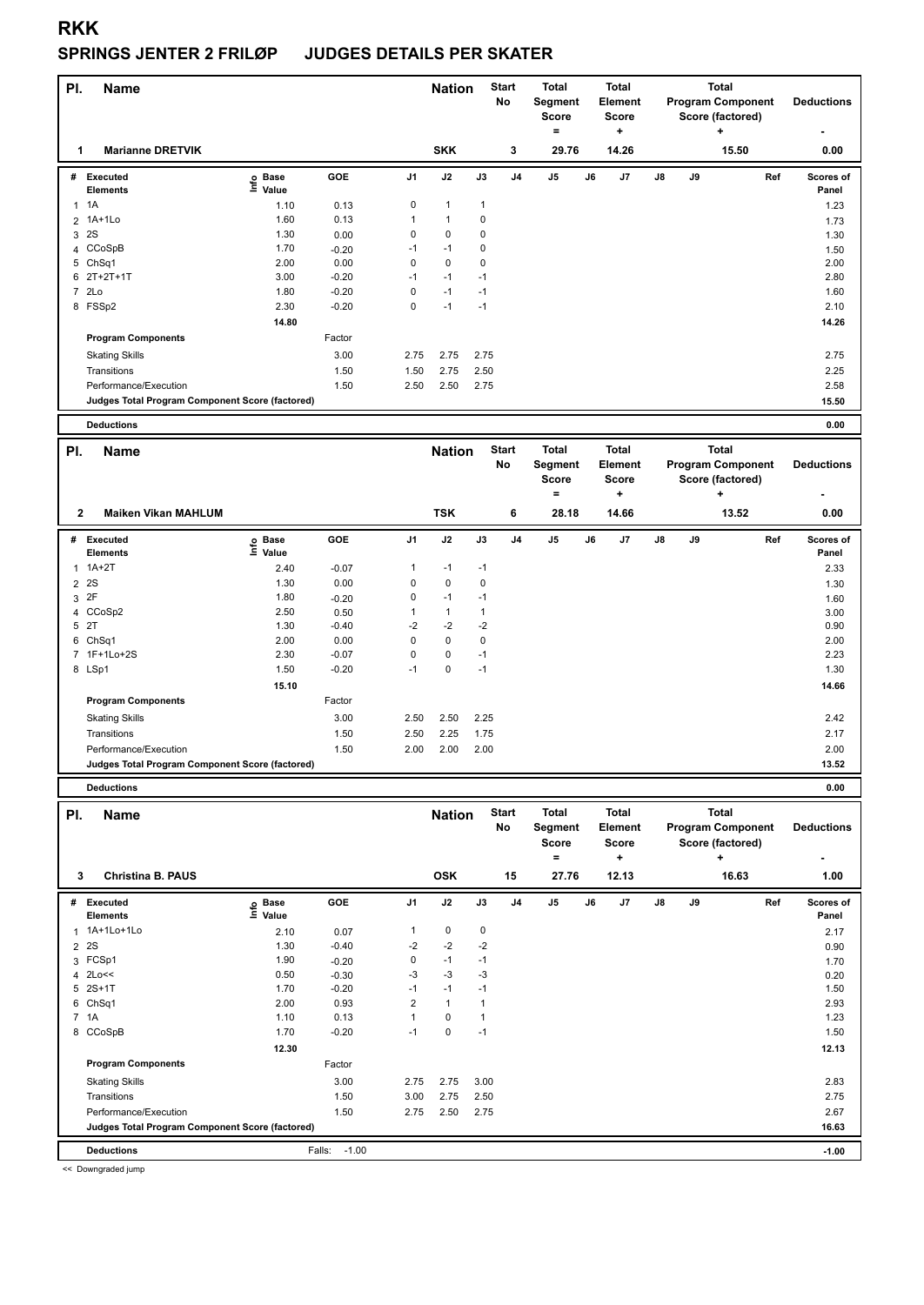#### **SPRINGS JENTER 2 FRILØP JUDGES DETAILS PER SKATER**

| PI.            | <b>Name</b>                                     |                            |         |                | <b>Nation</b> |      | <b>Start</b><br>No | <b>Total</b><br>Segment<br>Score<br>= |    | Total<br>Element<br><b>Score</b><br>٠ |               |    | <b>Total</b><br><b>Program Component</b><br>Score (factored)<br>٠ | <b>Deductions</b>  |
|----------------|-------------------------------------------------|----------------------------|---------|----------------|---------------|------|--------------------|---------------------------------------|----|---------------------------------------|---------------|----|-------------------------------------------------------------------|--------------------|
| 4              | <b>Lisa DYBSJORD</b>                            |                            |         |                | <b>OSK</b>    |      | 9                  | 27.33                                 |    | 12.70                                 |               |    | 14.63                                                             | 0.00               |
| #              | Executed<br><b>Elements</b>                     | <b>Base</b><br>۴ů<br>Value | GOE     | J <sub>1</sub> | J2            | J3   | J <sub>4</sub>     | J5                                    | J6 | J7                                    | $\mathsf{J}8$ | J9 | Ref                                                               | Scores of<br>Panel |
| 1              | 1A                                              | 1.10                       | 0.00    | 0              | $\mathbf 0$   | 0    |                    |                                       |    |                                       |               |    |                                                                   | 1.10               |
|                | 2 1Lz+1Lo+1Lo                                   | 1.60                       | 0.00    | 0              | $\mathbf 0$   | 0    |                    |                                       |    |                                       |               |    |                                                                   | 1.60               |
| 3              | 2Lo                                             | 1.80                       | $-0.20$ | 0              | $-1$          | $-1$ |                    |                                       |    |                                       |               |    |                                                                   | 1.60               |
| $\overline{4}$ | CCoSp1                                          | 2.00                       | 0.00    | 0              | $\mathbf 0$   | 0    |                    |                                       |    |                                       |               |    |                                                                   | 2.00               |
| 5              | 2S                                              | 1.30                       | 0.00    | 0              | $\mathbf 0$   | 0    |                    |                                       |    |                                       |               |    |                                                                   | 1.30               |
|                | 6 FCSp1                                         | 1.90                       | $-0.40$ | 0              | $-2$          | $-2$ |                    |                                       |    |                                       |               |    |                                                                   | 1.50               |
|                | 7 ChSq1                                         | 2.00                       | 0.00    | 0              | $\mathbf 0$   | 0    |                    |                                       |    |                                       |               |    |                                                                   | 2.00               |
|                | 8 1A+1Lo                                        | 1.60                       | 0.00    | 0              | $\mathbf 0$   | 0    |                    |                                       |    |                                       |               |    |                                                                   | 1.60               |
|                |                                                 | 13.30                      |         |                |               |      |                    |                                       |    |                                       |               |    |                                                                   | 12.70              |
|                | <b>Program Components</b>                       |                            | Factor  |                |               |      |                    |                                       |    |                                       |               |    |                                                                   |                    |
|                | <b>Skating Skills</b>                           |                            | 3.00    | 2.25           | 2.50          | 2.75 |                    |                                       |    |                                       |               |    |                                                                   | 2.50               |
|                | Transitions                                     |                            | 1.50    | 2.00           | 2.50          | 2.50 |                    |                                       |    |                                       |               |    |                                                                   | 2.33               |
|                | Performance/Execution                           |                            | 1.50    | 2.25           | 2.25          | 2.75 |                    |                                       |    |                                       |               |    |                                                                   | 2.42               |
|                | Judges Total Program Component Score (factored) |                            |         |                |               |      |                    |                                       |    |                                       |               |    |                                                                   | 14.63              |
|                | <b>Deductions</b>                               |                            |         |                |               |      |                    |                                       |    |                                       |               |    |                                                                   | 0.00               |

| PI.            | Name                                            |                              |         |                | <b>Nation</b> |      | <b>Start</b><br>No | <b>Total</b><br>Segment<br><b>Score</b> |    | <b>Total</b><br>Element<br><b>Score</b> |               |    | <b>Total</b><br><b>Program Component</b><br>Score (factored) | <b>Deductions</b>  |
|----------------|-------------------------------------------------|------------------------------|---------|----------------|---------------|------|--------------------|-----------------------------------------|----|-----------------------------------------|---------------|----|--------------------------------------------------------------|--------------------|
|                |                                                 |                              |         |                |               |      |                    | $\equiv$                                |    | ٠                                       |               |    | ٠                                                            | $\,$               |
| 5              | <b>Rikke BØE</b>                                |                              |         |                | <b>SSK</b>    |      | 14                 | 26.89                                   |    | 11.14                                   |               |    | 15.75                                                        | 0.00               |
| #              | <b>Executed</b><br><b>Elements</b>              | <b>Base</b><br>lnfo<br>Value | GOE     | J <sub>1</sub> | J2            | J3   | J4                 | J <sub>5</sub>                          | J6 | J7                                      | $\mathsf{J}8$ | J9 | Ref                                                          | Scores of<br>Panel |
| $\mathbf{1}$   | 2S+1Lo<<+1Lo<<                                  | 1.30                         | $-0.53$ | $-3$           | $-3$          | $-2$ |                    |                                         |    |                                         |               |    |                                                              | 0.77               |
|                | 2 2Lo                                           | 1.80                         | $-0.90$ | $-3$           | $-3$          | $-3$ |                    |                                         |    |                                         |               |    |                                                              | 0.90               |
|                | 3 LSp1                                          | 1.50                         | $-0.60$ | $-3$           | $-1$          | $-2$ |                    |                                         |    |                                         |               |    |                                                              | 0.90               |
| $\overline{4}$ | 1A                                              | 1.10                         | 0.07    | 0              | $\mathbf{1}$  | 0    |                    |                                         |    |                                         |               |    |                                                              | 1.17               |
| 5              | Ch <sub>Sq1</sub>                               | 2.00                         | 0.23    | 0              | $\mathbf 0$   | 1    |                    |                                         |    |                                         |               |    |                                                              | 2.23               |
| 6              | 2S                                              | 1.30                         | $-0.20$ | $-1$           | $-1$          | $-1$ |                    |                                         |    |                                         |               |    |                                                              | 1.10               |
| $\overline{7}$ | CCoSp2                                          | 2.50                         | 0.17    | 0              | $\mathbf 0$   | 1    |                    |                                         |    |                                         |               |    |                                                              | 2.67               |
|                | 8 1A+1Lo                                        | 1.60                         | $-0.20$ | $-2$           | $-1$          | 0    |                    |                                         |    |                                         |               |    |                                                              | 1.40               |
|                |                                                 | 13.10                        |         |                |               |      |                    |                                         |    |                                         |               |    |                                                              | 11.14              |
|                | <b>Program Components</b>                       |                              | Factor  |                |               |      |                    |                                         |    |                                         |               |    |                                                              |                    |
|                | <b>Skating Skills</b>                           |                              | 3.00    | 3.00           | 2.75          | 2.50 |                    |                                         |    |                                         |               |    |                                                              | 2.75               |
|                | Transitions                                     |                              | 1.50    | 2.75           | 2.50          | 2.25 |                    |                                         |    |                                         |               |    |                                                              | 2.50               |
|                | Performance/Execution                           |                              | 1.50    | 2.25           | 2.50          | 2.75 |                    |                                         |    |                                         |               |    |                                                              | 2.50               |
|                | Judges Total Program Component Score (factored) |                              |         |                |               |      |                    |                                         |    |                                         |               |    |                                                              | 15.75              |
|                | <b>Deductions</b>                               |                              |         |                |               |      |                    |                                         |    |                                         |               |    |                                                              | 0.00               |

<< Downgraded jump

| PI. | <b>Name</b>                                     |                            |         |          | <b>Nation</b> |      | <b>Start</b><br><b>No</b> | <b>Total</b><br>Segment<br><b>Score</b><br>$\equiv$ |    | <b>Total</b><br>Element<br><b>Score</b><br>٠ |               |    | <b>Total</b><br><b>Program Component</b><br>Score (factored)<br>÷ | <b>Deductions</b><br>٠ |
|-----|-------------------------------------------------|----------------------------|---------|----------|---------------|------|---------------------------|-----------------------------------------------------|----|----------------------------------------------|---------------|----|-------------------------------------------------------------------|------------------------|
| 6   | Hanna Mathilde JULIUSSEN                        |                            |         |          | <b>FKK</b>    |      | 13                        | 24.10                                               |    | 10.97                                        |               |    | 13.13                                                             | 0.00                   |
| #   | <b>Executed</b><br><b>Elements</b>              | e Base<br>E Value<br>Value | GOE     | J1       | J2            | J3   | J <sub>4</sub>            | J <sub>5</sub>                                      | J6 | J7                                           | $\mathsf{J}8$ | J9 | Ref                                                               | Scores of<br>Panel     |
| 1   | 2S                                              | 1.30                       | $-0.27$ | $-1$     | $-2$          | $-1$ |                           |                                                     |    |                                              |               |    |                                                                   | 1.03                   |
|     | 2 1A+1T                                         | 1.50                       | $-0.40$ | $-2$     | $-2$          | $-2$ |                           |                                                     |    |                                              |               |    |                                                                   | 1.10                   |
| 3   | $2S+1T$                                         | 1.70                       | $-0.13$ | $-1$     | $-1$          | 0    |                           |                                                     |    |                                              |               |    |                                                                   | 1.57                   |
|     | 4 CCoSpB                                        | 1.70                       | 0.17    | 0        | 0             |      |                           |                                                     |    |                                              |               |    |                                                                   | 1.87                   |
| 5   | ChSq1                                           | 2.00                       | 0.00    | 0        | 0             | 0    |                           |                                                     |    |                                              |               |    |                                                                   | 2.00                   |
| 6   | $2F+1Lo$                                        | 2.30                       | $-0.70$ | -3       | $-2$          | $-2$ |                           |                                                     |    |                                              |               |    |                                                                   | 1.60                   |
|     | 7 1A                                            | 1.10                       | 0.00    | $\Omega$ | $\mathbf 0$   | 0    |                           |                                                     |    |                                              |               |    |                                                                   | 1.10                   |
|     | 8 LSpB                                          | 1.20                       | $-0.50$ | -3       | $-1$          | $-1$ |                           |                                                     |    |                                              |               |    |                                                                   | 0.70                   |
|     |                                                 | 12.80                      |         |          |               |      |                           |                                                     |    |                                              |               |    |                                                                   | 10.97                  |
|     | <b>Program Components</b>                       |                            | Factor  |          |               |      |                           |                                                     |    |                                              |               |    |                                                                   |                        |
|     | <b>Skating Skills</b>                           |                            | 3.00    | 2.25     | 2.50          | 2.25 |                           |                                                     |    |                                              |               |    |                                                                   | 2.33                   |
|     | Transitions                                     |                            | 1.50    | 2.00     | 1.75          | 2.00 |                           |                                                     |    |                                              |               |    |                                                                   | 1.92                   |
|     | Performance/Execution                           |                            | 1.50    | 2.50     | 2.00          | 2.00 |                           |                                                     |    |                                              |               |    |                                                                   | 2.17                   |
|     | Judges Total Program Component Score (factored) |                            |         |          |               |      |                           |                                                     |    |                                              |               |    |                                                                   | 13.13                  |
|     | <b>Deductions</b>                               |                            |         |          |               |      |                           |                                                     |    |                                              |               |    |                                                                   | 0.00                   |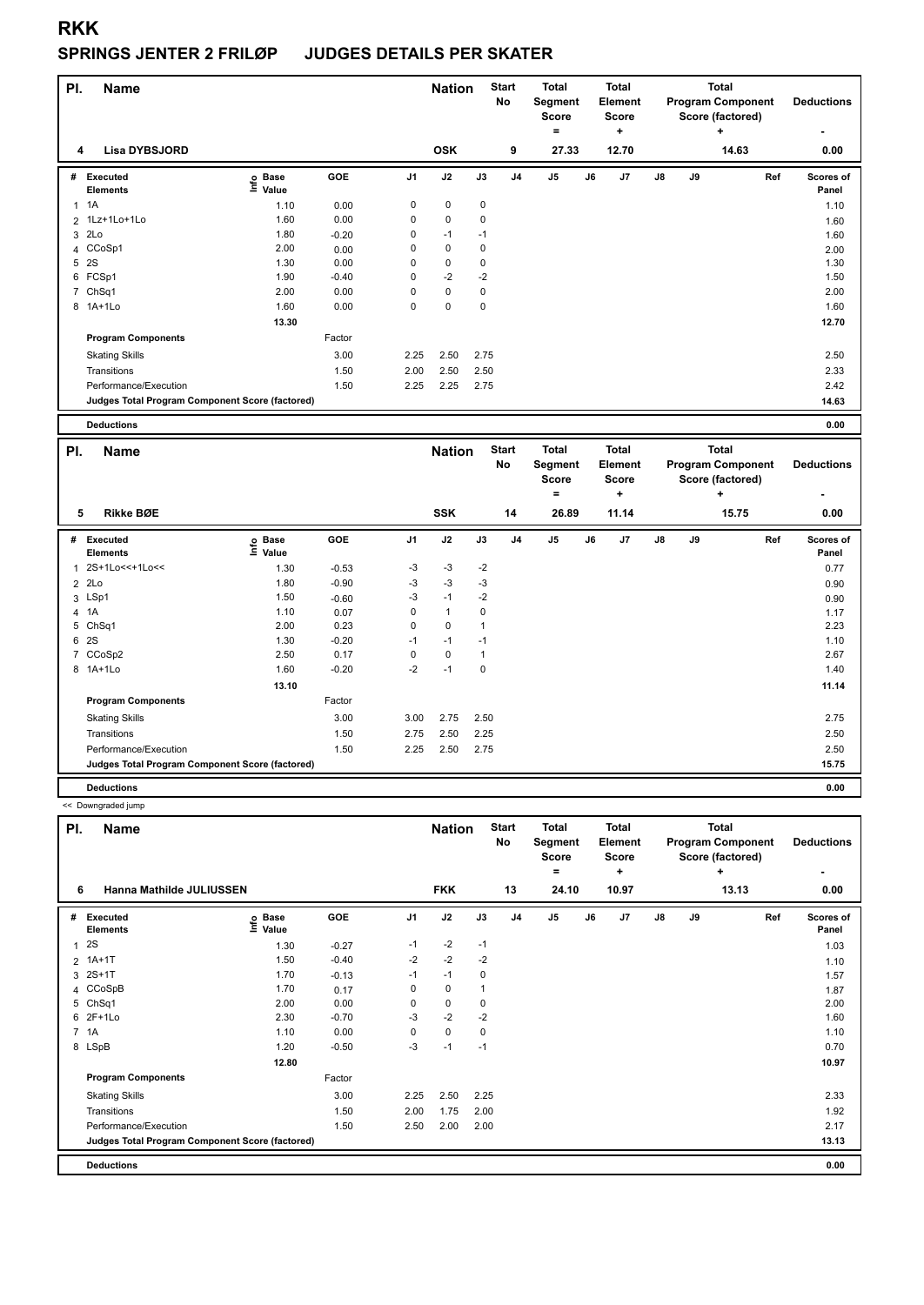#### **SPRINGS JENTER 2 FRILØP JUDGES DETAILS PER SKATER**

| PI. | <b>Name</b>                                     |    |                      |                   |                | <b>Nation</b> |             | <b>Start</b><br><b>No</b> | <b>Total</b><br>Segment<br><b>Score</b><br>۰ |    | <b>Total</b><br>Element<br><b>Score</b><br>÷ |    |    | <b>Total</b><br><b>Program Component</b><br>Score (factored)<br>٠ | <b>Deductions</b>  |
|-----|-------------------------------------------------|----|----------------------|-------------------|----------------|---------------|-------------|---------------------------|----------------------------------------------|----|----------------------------------------------|----|----|-------------------------------------------------------------------|--------------------|
| 7   | <b>Emilie Aastad NYLÉN</b>                      |    |                      |                   |                | OI            |             | 10                        | 23.98                                        |    | 12.23                                        |    |    | 12.75                                                             | 1.00               |
| #   | <b>Executed</b><br><b>Elements</b>              | ۴ů | <b>Base</b><br>Value | <b>GOE</b>        | J <sub>1</sub> | J2            | J3          | J <sub>4</sub>            | J <sub>5</sub>                               | J6 | J7                                           | J8 | J9 | Ref                                                               | Scores of<br>Panel |
|     | 2Lz                                             | E  | 2.10                 | $-0.60$           | $-2$           | $-2$          | $-2$        |                           |                                              |    |                                              |    |    |                                                                   | 1.50               |
|     | 2 CCoSpB                                        |    | 1.70                 | $-0.50$           | $-2$           | $-1$          | $-2$        |                           |                                              |    |                                              |    |    |                                                                   | 1.20               |
|     | 3 ChSq1                                         |    | 2.00                 | $-0.33$           | $-1$           | $-1$          | 0           |                           |                                              |    |                                              |    |    |                                                                   | 1.67               |
|     | 4 1A+2T                                         |    | 2.40                 | 0.00              | $\Omega$       | $\mathbf 0$   | 0           |                           |                                              |    |                                              |    |    |                                                                   | 2.40               |
|     | 5 2Lo                                           |    | 1.80                 | $-0.90$           | -3             | $-3$          | $-3$        |                           |                                              |    |                                              |    |    |                                                                   | 0.90               |
|     | 6 LSpB                                          |    | 1.20                 | $-0.10$           | 0              | $\mathbf 0$   | $-1$        |                           |                                              |    |                                              |    |    |                                                                   | 1.10               |
| 7   | 2S+1Lo+1Lo                                      |    | 2.30                 | $-0.07$           | 0              | $-1$          | 0           |                           |                                              |    |                                              |    |    |                                                                   | 2.23               |
|     | 8 2S                                            |    | 1.30                 | $-0.07$           | 0              | $-1$          | $\mathbf 0$ |                           |                                              |    |                                              |    |    |                                                                   | 1.23               |
|     |                                                 |    | 14.80                |                   |                |               |             |                           |                                              |    |                                              |    |    |                                                                   | 12.23              |
|     | <b>Program Components</b>                       |    |                      | Factor            |                |               |             |                           |                                              |    |                                              |    |    |                                                                   |                    |
|     | <b>Skating Skills</b>                           |    |                      | 3.00              | 2.00           | 2.50          | 2.25        |                           |                                              |    |                                              |    |    |                                                                   | 2.25               |
|     | Transitions                                     |    |                      | 1.50              | 2.25           | 2.00          | 2.00        |                           |                                              |    |                                              |    |    |                                                                   | 2.08               |
|     | Performance/Execution                           |    |                      | 1.50              | 1.75           | 2.00          | 2.00        |                           |                                              |    |                                              |    |    |                                                                   | 1.92               |
|     | Judges Total Program Component Score (factored) |    |                      |                   |                |               |             |                           |                                              |    |                                              |    |    |                                                                   | 12.75              |
|     | <b>Deductions</b>                               |    |                      | $-1.00$<br>Falls: |                |               |             |                           |                                              |    |                                              |    |    |                                                                   | $-1.00$            |
| PI. | <b>Name</b>                                     |    |                      |                   |                | <b>Nation</b> |             | <b>Start</b><br>No        | <b>Total</b><br>Segment                      |    | <b>Total</b><br>Element                      |    |    | <b>Total</b><br><b>Program Component</b>                          | <b>Deductions</b>  |

|              |                                                 |                            |         |                |             |             |                | <b>Score</b>   |    | <b>Score</b> |               |    | Score (factored) |                    |
|--------------|-------------------------------------------------|----------------------------|---------|----------------|-------------|-------------|----------------|----------------|----|--------------|---------------|----|------------------|--------------------|
|              |                                                 |                            |         |                |             |             |                | $\equiv$       |    | ٠            |               |    | ÷                | ٠                  |
| 8            | Amine STORRØD                                   |                            |         |                | <b>FKK</b>  |             | $\overline{7}$ | 23.79          |    | 12.41        |               |    | 12.38            | 1.00               |
| #            | Executed<br><b>Elements</b>                     | <b>Base</b><br>۴ů<br>Value | GOE     | J <sub>1</sub> | J2          | J3          | J4             | J <sub>5</sub> | J6 | J7           | $\mathsf{J}8$ | J9 | Ref              | Scores of<br>Panel |
| $\mathbf{1}$ | 1A+1Lo+1Lo                                      | 2.10                       | 0.07    | 1              | 0           | 0           |                |                |    |              |               |    |                  | 2.17               |
|              | 2 2 S                                           | 1.30                       | 0.00    | 0              | $\mathbf 0$ | 0           |                |                |    |              |               |    |                  | 1.30               |
|              | 3 CCoSp1                                        | 2.00                       | 0.17    | 1              | 0           | $\mathbf 0$ |                |                |    |              |               |    |                  | 2.17               |
|              | 4 ChSq1                                         | 2.00                       | $-0.33$ | 0              | $-1$        | $-1$        |                |                |    |              |               |    |                  | 1.67               |
|              | 5 2Lo                                           | 1.80                       | $-0.90$ | $-3$           | $-3$        | $-3$        |                |                |    |              |               |    |                  | 0.90               |
| 6            | $2S+1T$                                         | 1.70                       | 0.00    | 0              | $\mathbf 0$ | 0           |                |                |    |              |               |    |                  | 1.70               |
|              | 7 1A                                            | 1.10                       | 0.00    | 0              | $\mathbf 0$ | $\mathbf 0$ |                |                |    |              |               |    |                  | 1.10               |
|              | 8 LSp1                                          | 1.50                       | $-0.10$ | 0              | $\pmb{0}$   | $-1$        |                |                |    |              |               |    |                  | 1.40               |
|              |                                                 | 13.50                      |         |                |             |             |                |                |    |              |               |    |                  | 12.41              |
|              | <b>Program Components</b>                       |                            | Factor  |                |             |             |                |                |    |              |               |    |                  |                    |
|              | <b>Skating Skills</b>                           |                            | 3.00    | 2.00           | 2.00        | 2.25        |                |                |    |              |               |    |                  | 2.08               |
|              | Transitions                                     |                            | 1.50    | 2.25           | 1.75        | 1.75        |                |                |    |              |               |    |                  | 1.92               |
|              | Performance/Execution                           |                            | 1.50    | 2.25           | 2.25        | 2.00        |                |                |    |              |               |    |                  | 2.17               |
|              | Judges Total Program Component Score (factored) |                            |         |                |             |             |                |                |    |              |               |    |                  | 12.38              |
|              |                                                 |                            |         |                |             |             |                |                |    |              |               |    |                  |                    |

H **Deductions** Falls: -1.00 **-1.00**

| PI. | Name                                            |                   |            |                | <b>Nation</b> |      | <b>Start</b><br>No | <b>Total</b><br>Segment<br><b>Score</b><br>= |    | <b>Total</b><br>Element<br><b>Score</b> |               |    | <b>Total</b><br><b>Program Component</b><br>Score (factored) | <b>Deductions</b>  |
|-----|-------------------------------------------------|-------------------|------------|----------------|---------------|------|--------------------|----------------------------------------------|----|-----------------------------------------|---------------|----|--------------------------------------------------------------|--------------------|
| 9   | <b>Juliane ASBERG</b>                           |                   |            |                | <b>SSK</b>    |      | $\overline{2}$     | 21.84                                        |    | ٠<br>9.73                               |               |    | ٠<br>12.11                                                   | ۰<br>0.00          |
| #   | <b>Executed</b><br><b>Elements</b>              | e Base<br>⊑ Value | <b>GOE</b> | J <sub>1</sub> | J2            | J3   | J <sub>4</sub>     | J <sub>5</sub>                               | J6 | J7                                      | $\mathsf{J}8$ | J9 | Ref                                                          | Scores of<br>Panel |
|     | 1 1A+1Lo<<+1T                                   | 1.50              | $-0.40$    | $-2$           | $-2$          | $-2$ |                    |                                              |    |                                         |               |    |                                                              | 1.10               |
|     | 2 2Lo<                                          | 1.30              | $-0.40$    | $-2$           | $-1$          | $-1$ |                    |                                              |    |                                         |               |    |                                                              | 0.90               |
|     | 3 ChSq1                                         | 2.00              | $-0.17$    | 0              | $-1$          | 0    |                    |                                              |    |                                         |               |    |                                                              | 1.83               |
| 4   | 1A                                              | 1.10              | $-0.13$    | $-1$           | $-1$          | 0    |                    |                                              |    |                                         |               |    |                                                              | 0.97               |
|     | 5 LSpB                                          | 1.20              | $-0.20$    | 0              | $-1$          | $-1$ |                    |                                              |    |                                         |               |    |                                                              | 1.00               |
| 6   | 2S                                              | 1.30              | $-0.20$    | $-1$           | $-1$          | $-1$ |                    |                                              |    |                                         |               |    |                                                              | 1.10               |
|     | $7 1A+1T<<$                                     | 1.10              | $-0.47$    | $-3$           | $-2$          | $-2$ |                    |                                              |    |                                         |               |    |                                                              | 0.63               |
|     | 8 CCoSp2                                        | 2.50              | $-0.30$    | $-1$           | $-1$          | $-1$ |                    |                                              |    |                                         |               |    |                                                              | 2.20               |
|     |                                                 | 12.00             |            |                |               |      |                    |                                              |    |                                         |               |    |                                                              | 9.73               |
|     | <b>Program Components</b>                       |                   | Factor     |                |               |      |                    |                                              |    |                                         |               |    |                                                              |                    |
|     | <b>Skating Skills</b>                           |                   | 3.00       | 1.75           | 2.25          | 2.25 |                    |                                              |    |                                         |               |    |                                                              | 2.08               |
|     | Transitions                                     |                   | 1.50       | 2.25           | 2.00          | 2.00 |                    |                                              |    |                                         |               |    |                                                              | 2.08               |
|     | Performance/Execution                           |                   | 1.50       | 1.50           | 2.00          | 2.00 |                    |                                              |    |                                         |               |    |                                                              | 1.83               |
|     | Judges Total Program Component Score (factored) |                   |            |                |               |      |                    |                                              |    |                                         |               |    |                                                              | 12.11              |
|     | <b>Deductions</b>                               |                   |            |                |               |      |                    |                                              |    |                                         |               |    |                                                              | 0.00               |

< Under-rotated jump << Downgraded jump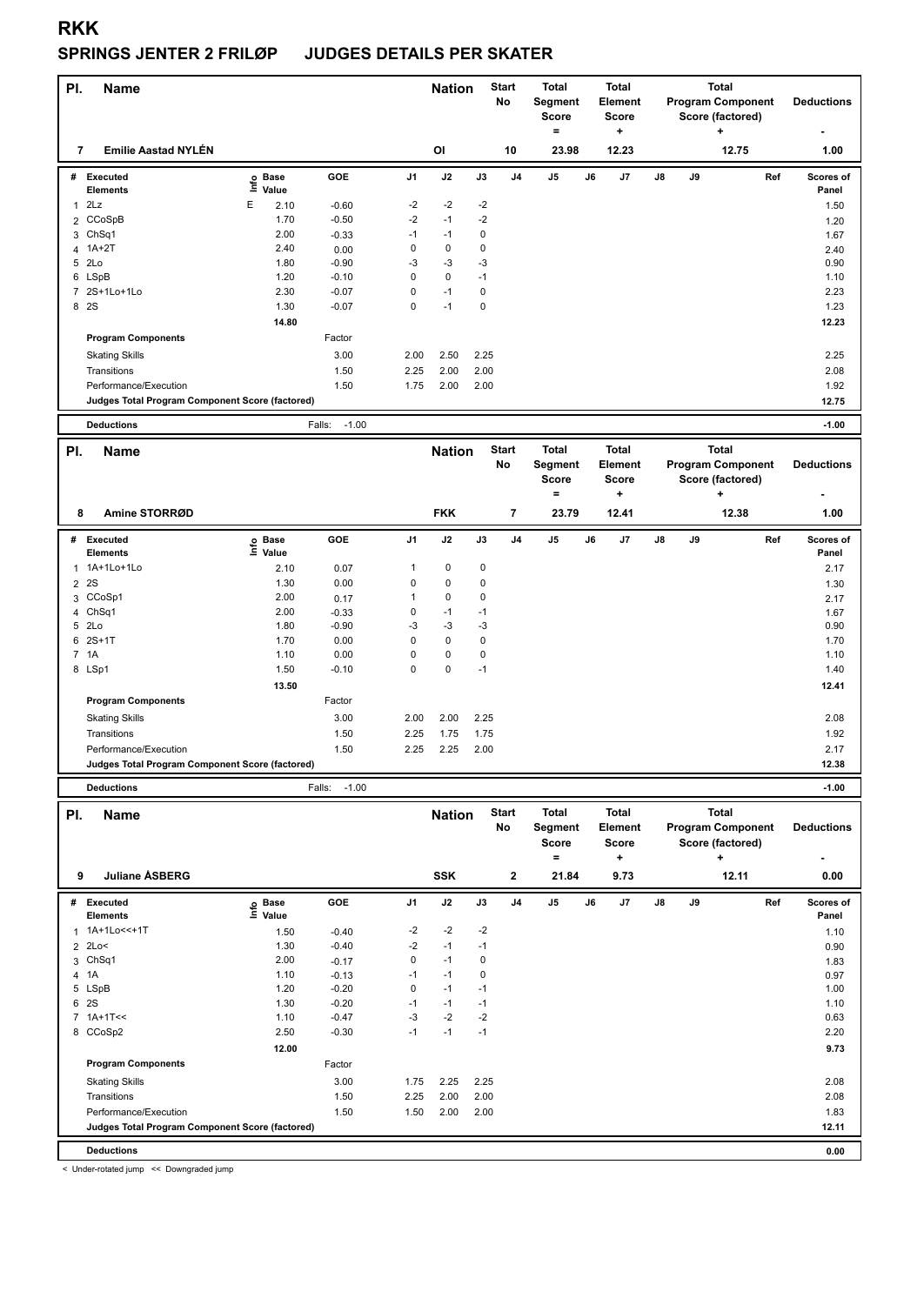#### **SPRINGS JENTER 2 FRILØP JUDGES DETAILS PER SKATER**

| PI.            | <b>Name</b>                                     |                   |            |                | <b>Nation</b>            |      | <b>Start</b><br>No | <b>Total</b><br>Segment<br><b>Score</b><br>$=$ |    | <b>Total</b><br><b>Element</b><br>Score<br>٠ |               |    | <b>Total</b><br><b>Program Component</b><br>Score (factored)<br>÷ | <b>Deductions</b><br>۰ |
|----------------|-------------------------------------------------|-------------------|------------|----------------|--------------------------|------|--------------------|------------------------------------------------|----|----------------------------------------------|---------------|----|-------------------------------------------------------------------|------------------------|
| 10             | <b>Sofie ANDERSEN</b>                           |                   |            |                | <b>RKK</b>               |      | 12                 | 19.88                                          |    | 8.37                                         |               |    | 11.51                                                             | 0.00                   |
| #              | Executed<br><b>Elements</b>                     | e Base<br>E Value | <b>GOE</b> | J <sub>1</sub> | J2                       | J3   | J <sub>4</sub>     | J <sub>5</sub>                                 | J6 | J7                                           | $\mathsf{J}8$ | J9 | Ref                                                               | Scores of<br>Panel     |
| $\overline{1}$ | 1Lo                                             | 0.50              | 0.00       | 0              | $\mathbf 0$              | 0    |                    |                                                |    |                                              |               |    |                                                                   | 0.50                   |
| $\overline{2}$ | 2S<                                             | 0.90              | $-0.33$    | $-1$           | $-2$                     | $-2$ |                    |                                                |    |                                              |               |    |                                                                   | 0.57                   |
|                | 3 1F+1Lo+1Lo                                    | 1.50              | 0.07       | 1              | $\pmb{0}$                | 0    |                    |                                                |    |                                              |               |    |                                                                   | 1.57                   |
|                | 4 LSp0                                          | 0.00              | 0.00       |                | $\overline{\phantom{a}}$ |      |                    |                                                |    |                                              |               |    |                                                                   | 0.00                   |
| 5              | $1A+1T$                                         | 1.50              | 0.00       | 0              | $\mathbf 0$              | 0    |                    |                                                |    |                                              |               |    |                                                                   | 1.50                   |
| 6              | Ch <sub>Sq1</sub>                               | 2.00              | 0.00       | 0              | $\mathbf 0$              | 0    |                    |                                                |    |                                              |               |    |                                                                   | 2.00                   |
|                | 7 1A                                            | 1.10              | $-0.07$    | $-1$           | 0                        | 0    |                    |                                                |    |                                              |               |    |                                                                   | 1.03                   |
|                | 8 CCoSpB                                        | 1.70              | $-0.50$    | $-2$           | $-2$                     | $-1$ |                    |                                                |    |                                              |               |    |                                                                   | 1.20                   |
|                |                                                 | 9.20              |            |                |                          |      |                    |                                                |    |                                              |               |    |                                                                   | 8.37                   |
|                | <b>Program Components</b>                       |                   | Factor     |                |                          |      |                    |                                                |    |                                              |               |    |                                                                   |                        |
|                | <b>Skating Skills</b>                           |                   | 3.00       | 1.75           | 2.00                     | 2.25 |                    |                                                |    |                                              |               |    |                                                                   | 2.00                   |
|                | Transitions                                     |                   | 1.50       | 1.25           | 2.00                     | 2.00 |                    |                                                |    |                                              |               |    |                                                                   | 1.75                   |
|                | Performance/Execution                           |                   | 1.50       | 1.75           | 2.00                     | 2.00 |                    |                                                |    |                                              |               |    |                                                                   | 1.92                   |
|                | Judges Total Program Component Score (factored) |                   |            |                |                          |      |                    |                                                |    |                                              |               |    |                                                                   | 11.51                  |
|                | <b>Deductions</b>                               |                   |            |                |                          |      |                    |                                                |    |                                              |               |    |                                                                   | 0.00                   |

< Under-rotated jump

| PI. | Name                                            |   |                            |         |                | <b>Nation</b> |      | <b>Start</b><br>No | Total<br>Segment<br>Score<br>۰ |    | Total<br>Element<br><b>Score</b><br>٠ |               |    | <b>Total</b><br><b>Program Component</b><br>Score (factored)<br>$\ddot{}$ | <b>Deductions</b><br>۰ |
|-----|-------------------------------------------------|---|----------------------------|---------|----------------|---------------|------|--------------------|--------------------------------|----|---------------------------------------|---------------|----|---------------------------------------------------------------------------|------------------------|
| 11  | <b>Ane Katrin ERVIK</b>                         |   |                            |         |                | <b>TSK</b>    |      | 11                 | 19.30                          |    | 9.17                                  |               |    | 10.13                                                                     | 0.00                   |
| #   | Executed<br><b>Elements</b>                     |   | e Base<br>E Value<br>Value | GOE     | J <sub>1</sub> | J2            | J3   | J <sub>4</sub>     | J5                             | J6 | J7                                    | $\mathsf{J}8$ | J9 | Ref                                                                       | Scores of<br>Panel     |
|     | $1.1A+1T$                                       |   | 1.50                       | $-0.27$ | $-2$           | $-1$          | $-1$ |                    |                                |    |                                       |               |    |                                                                           | 1.23                   |
|     | 2 1F+1T+1T                                      |   | 1.30                       | 0.00    | 0              | 0             | 0    |                    |                                |    |                                       |               |    |                                                                           | 1.30                   |
|     | 3 ChSq1                                         |   | 2.00                       | $-0.33$ | 0              | $-1$          | $-1$ |                    |                                |    |                                       |               |    |                                                                           | 1.67                   |
|     | 4 CCoSp1                                        |   | 2.00                       | $-0.20$ | $-1$           | 0             | $-1$ |                    |                                |    |                                       |               |    |                                                                           | 1.80                   |
|     | 5 1Lz                                           | E | 0.60                       | $-0.13$ | $-2$           | $-1$          | $-1$ |                    |                                |    |                                       |               |    |                                                                           | 0.47                   |
|     | 6 1F                                            |   | 0.50                       | $-0.07$ | $-1$           | $-1$          | 0    |                    |                                |    |                                       |               |    |                                                                           | 0.43                   |
|     | 7 LSp1                                          |   | 1.50                       | $-0.20$ | $-1$           | 0             | $-1$ |                    |                                |    |                                       |               |    |                                                                           | 1.30                   |
|     | 8 1Lo+1Lo                                       |   | 1.00                       | $-0.03$ | $-1$           | $\mathbf 0$   | 0    |                    |                                |    |                                       |               |    |                                                                           | 0.97                   |
|     |                                                 |   | 10.40                      |         |                |               |      |                    |                                |    |                                       |               |    |                                                                           | 9.17                   |
|     | <b>Program Components</b>                       |   |                            | Factor  |                |               |      |                    |                                |    |                                       |               |    |                                                                           |                        |
|     | <b>Skating Skills</b>                           |   |                            | 3.00    | 1.50           | 2.00          | 2.00 |                    |                                |    |                                       |               |    |                                                                           | 1.83                   |
|     | Transitions                                     |   |                            | 1.50    | 1.25           | 1.50          | 1.50 |                    |                                |    |                                       |               |    |                                                                           | 1.42                   |
|     | Performance/Execution                           |   |                            | 1.50    | 1.25           | 1.75          | 2.00 |                    |                                |    |                                       |               |    |                                                                           | 1.67                   |
|     | Judges Total Program Component Score (factored) |   |                            |         |                |               |      |                    |                                |    |                                       |               |    |                                                                           | 10.13                  |

**Deductions 0.00**

| PI.            | <b>Name</b>                                     |                            |                   |                | <b>Nation</b> |             | <b>Start</b><br>No | <b>Total</b><br>Segment<br><b>Score</b><br>۰ |    | <b>Total</b><br>Element<br><b>Score</b><br>÷ |               |    | <b>Total</b><br><b>Program Component</b><br>Score (factored)<br>÷ | <b>Deductions</b>  |
|----------------|-------------------------------------------------|----------------------------|-------------------|----------------|---------------|-------------|--------------------|----------------------------------------------|----|----------------------------------------------|---------------|----|-------------------------------------------------------------------|--------------------|
| 12             | <b>Camilla Føske DANIELSEN</b>                  |                            |                   |                | <b>TT</b>     |             | 5                  | 18.19                                        |    | 9.18                                         |               |    | 12.01                                                             | 3.00               |
| #              | <b>Executed</b><br><b>Elements</b>              | <b>Base</b><br>١m<br>Value | GOE               | J <sub>1</sub> | J2            | J3          | J <sub>4</sub>     | J5                                           | J6 | J7                                           | $\mathsf{J}8$ | J9 | Ref                                                               | Scores of<br>Panel |
|                | 1 1F+1Lo+1A+SEQ                                 | 1.28                       | 0.00              | 0              | $\mathbf 0$   | 0           |                    |                                              |    |                                              |               |    |                                                                   | 1.28               |
|                | 2 CCoSp1                                        | 2.00                       | $-0.10$           | $-1$           | $\mathbf 0$   | $\mathbf 0$ |                    |                                              |    |                                              |               |    |                                                                   | 1.90               |
| 3              | 2S                                              | 1.30                       | $-0.60$           | $-3$           | $-3$          | $-3$        |                    |                                              |    |                                              |               |    |                                                                   | 0.70               |
| 4              | 1A                                              | 1.10                       | 0.00              | 0              | $\mathbf 0$   | 0           |                    |                                              |    |                                              |               |    |                                                                   | 1.10               |
|                | 5 LSpB                                          | 1.20                       | $-0.40$           | $-2$           | $-1$          | $-1$        |                    |                                              |    |                                              |               |    |                                                                   | 0.80               |
|                | 6 ChSq1                                         | 2.00                       | 0.00              | 0              | $\mathbf 0$   | 0           |                    |                                              |    |                                              |               |    |                                                                   | 2.00               |
| $\overline{7}$ | <b>2S</b>                                       | 1.30                       | $-0.60$           | $-3$           | $-3$          | -3          |                    |                                              |    |                                              |               |    |                                                                   | 0.70               |
|                | 8 2T                                            | 1.30                       | $-0.60$           | $-3$           | $-3$          | $-3$        |                    |                                              |    |                                              |               |    |                                                                   | 0.70               |
|                |                                                 | 11.48                      |                   |                |               |             |                    |                                              |    |                                              |               |    |                                                                   | 9.18               |
|                | <b>Program Components</b>                       |                            | Factor            |                |               |             |                    |                                              |    |                                              |               |    |                                                                   |                    |
|                | <b>Skating Skills</b>                           |                            | 3.00              | 2.00           | 2.25          | 2.25        |                    |                                              |    |                                              |               |    |                                                                   | 2.17               |
|                | Transitions                                     |                            | 1.50              | 1.50           | 2.00          | 2.00        |                    |                                              |    |                                              |               |    |                                                                   | 1.83               |
|                | Performance/Execution                           |                            | 1.50              | 1.50           | 2.00          | 2.00        |                    |                                              |    |                                              |               |    |                                                                   | 1.83               |
|                | Judges Total Program Component Score (factored) |                            |                   |                |               |             |                    |                                              |    |                                              |               |    |                                                                   | 12.01              |
|                | <b>Deductions</b>                               |                            | $-3.00$<br>Falls: |                |               |             |                    |                                              |    |                                              |               |    |                                                                   | $-3.00$            |